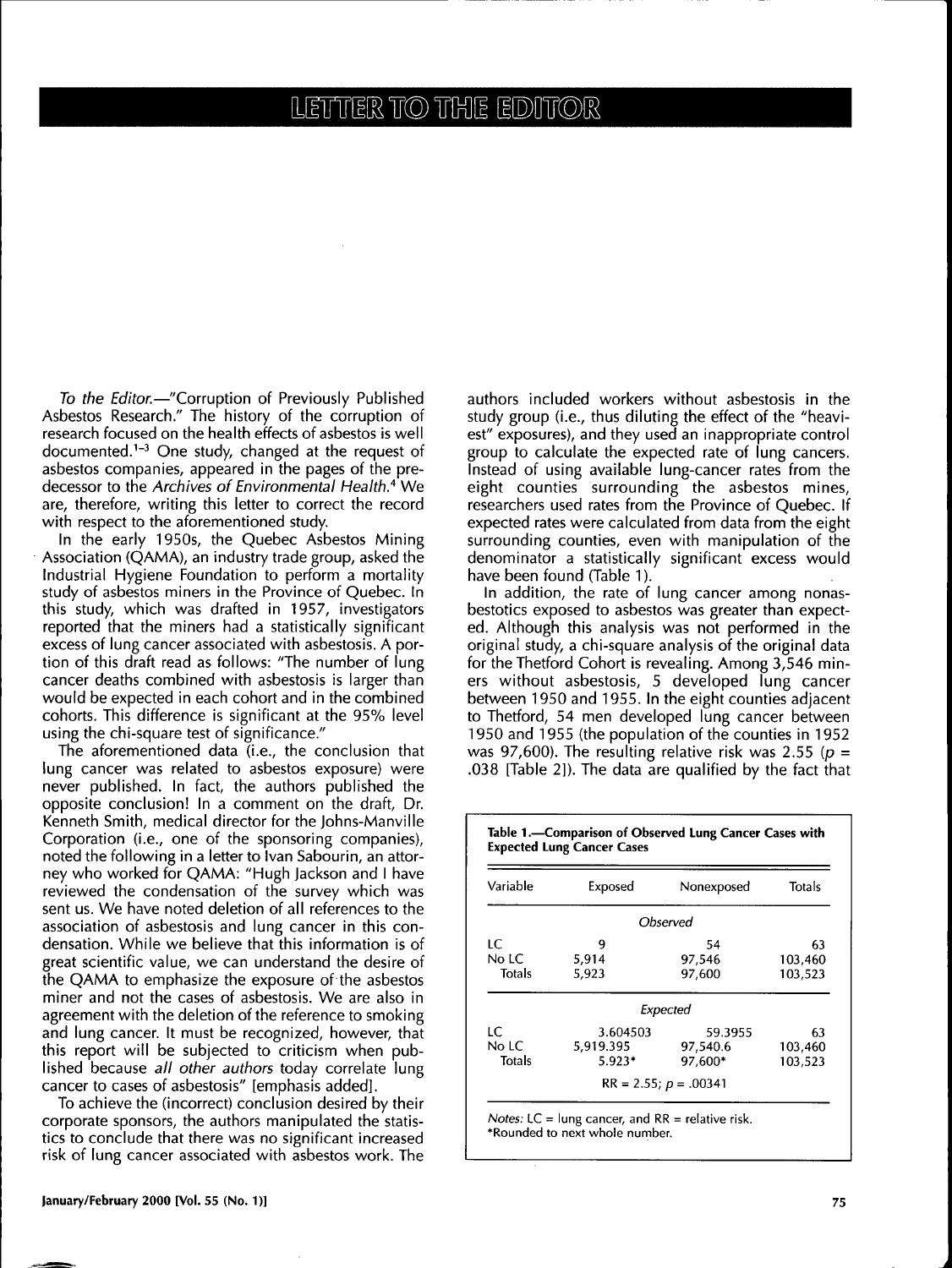| Table 2.-Comparison of Observed Lung Cancer Cases        |
|----------------------------------------------------------|
| Without Asbestosis in Thetford Cohort with Expected Lung |
| <b>Cancer Cases</b>                                      |

| Variable | Exposed   | Nonexposed              | Totals   |
|----------|-----------|-------------------------|----------|
|          |           | Observed                |          |
| LC       | 5         | 54                      | 59       |
| No LC    | 3,541     | 97,546                  | 101.087  |
| Totals   | 3.546     | 97,600*                 | 101.146* |
|          |           | Expected                |          |
| LC       | 2.068436  | 59.93156                | 50       |
| No LC    | 3.543.932 | 97.543.07               | 101,087  |
| Totals   | $3,546*$  | 97,600*                 | 103,523* |
|          |           | $RR = 2.55; p = .03792$ |          |

otes: LC = lung cancer, and RR = relative risk. \*Rounded to next whole number.

diagnosis of asbestosis in this population may not have been accurate. In the draft, Braun speculated that asbestosis had been underdiagnosed in this population (perhaps by the corporate doctors to minimize compensation payments). Therefore, in this group of nonasbestotics, some may have had fibrosis of the lung attributable to asbestos exposure.

This study had a minimal impact on the medical literature, but it continues to influence asbestos litigation. One author referenced this study in a book written in

1960 to support the assertion that "asbestos had not been found to be carcinogenic.″<sup>5</sup> At that time, Dr. Smith wrote that it was clear to "all" researchers that asbestos caused lung cancer. Lawyers for asbestos companies use the corrupted Braun and Truan study to argue that the relationship between asbestos and lung cancer is unclear or controversial—as late as 1960. This cynical circle of events, in which companies that first changed the Braun and Truan paper to suit their needs and now attempt to rely on the corrupted study to escape liability in court, is ironic—but not unique—in the history of asbestos litigation.

## **References**

- **1.** Castleman Bl. Asbestos: Medical and Legal Aspects, 3rd ed. Englewood Cliffs, NJ: Prentice Hall Law and Business, 1990.
- 2. Lillienfield D. The silence: the asbestos industry and early occupational cancer research—a case study. Am J Public Health 1991; 81:791-99.
- 3. Hardy HL, Egilman D. Corruption of occupational medical literature: the asbestos example. Am J Ind Med 1991; 20(1):127-29.
- 4. Braun D, Truan T. An epidemiological study of lung cancer in asbestos miners. Arch Ind Health 1958; 17:634-52.
- 5. Johnstone RT, Miller S. Occupational Diseases and Industrial Medicine. Philadelphia, PA: W.B. Saunders Co., 1960.

## **David Steven Egilman, M.D., M.P.H.**

Clinical Assistant Professor Brown University Braintree, Massachusetts **Alexander Reinert** Cambridge, Massachusetts